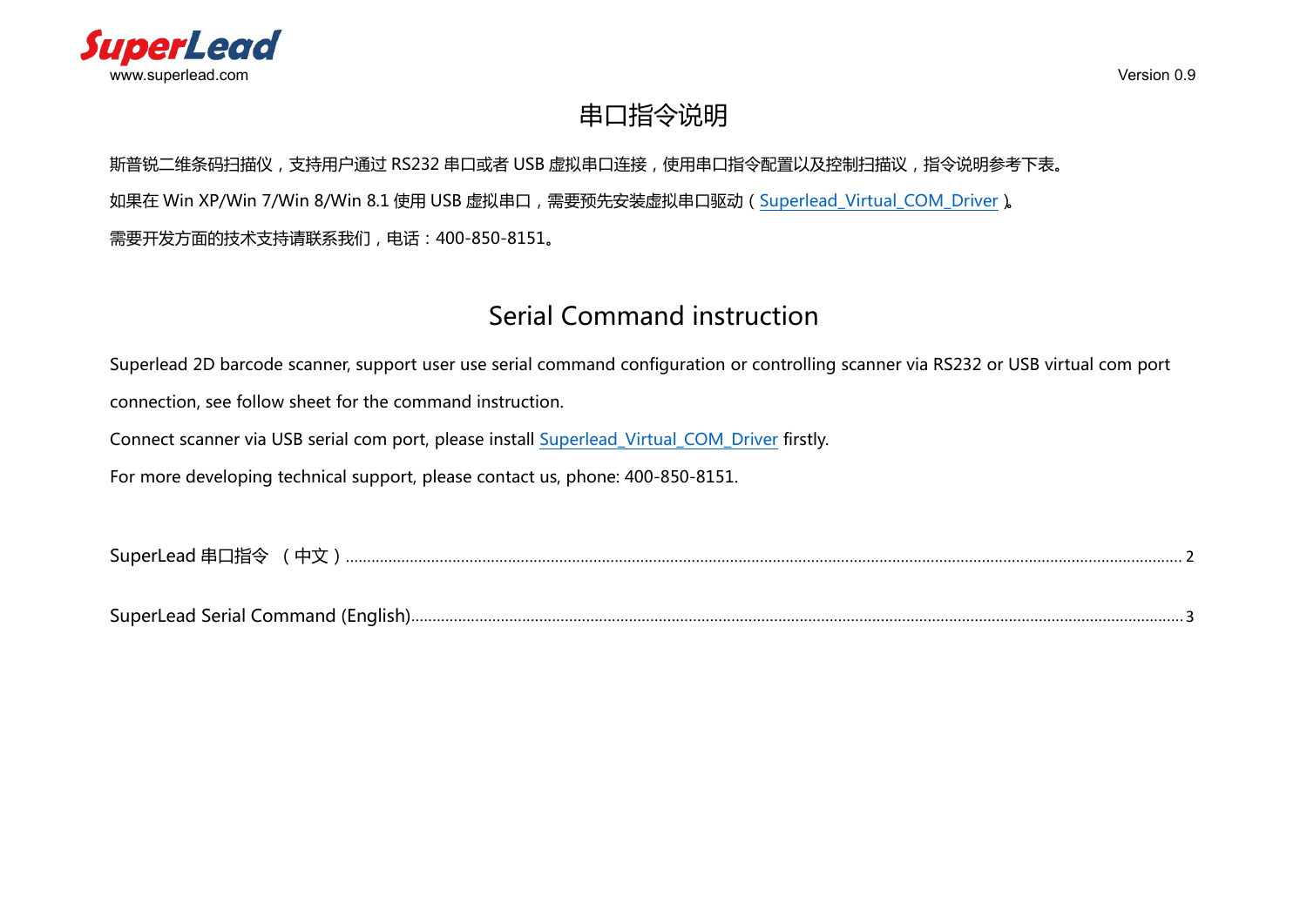

# SuperLead 串口指令 (中文)

#### \* 以下出现 [0x\*\*] 格式,是表示在指令中一个字节的 16 进制值

<span id="page-1-0"></span>

|    | 功能            | 串口发送指令                        | 串口返回数据                          | 备注                                |
|----|---------------|-------------------------------|---------------------------------|-----------------------------------|
|    | 恢复默认设置        | [0x02][0xF0][0x03]0D0100.     | 0D0100[0x06].                   |                                   |
|    | 2. 串口波特率 9600 | [0X02][0XF0][0X03]090D05.     | 090D05[0x06].                   | 串口默认设置 115200;N;8;1               |
|    | 串口波特率 19200   | [0x02][0xF0][0x03]090D06.     | 090D06[0x06].                   |                                   |
|    | 串口波特率 38400   | [0x02][0xF0][0x03]090D07.     | 090D07[0x06].                   |                                   |
|    | 串口波特率 57600   | [0x02][0xF0][0x03]090D08.     | 090D08[0x06].                   |                                   |
|    | 串口波特率 115200  | [0x02][0xF0][0x03]0607029.    | 0607029[0x06].                  |                                   |
|    | 手动模式          | [0x02][0xF0][0x03]091A00.     | 091A00[0x06].                   |                                   |
|    | 自感应模式一 - 普通   | [0x02][0xF0][0x03]090901.     | 090901[0x06].                   |                                   |
| 5. | 自感应模式二 - 快扫   | [0x02][0xF0][0x03]090903.     | 090903[0x06].                   |                                   |
|    | 6. 触发扫描       | [0x02][0xF4][0x03]            | 扫描成功时返回:条码数据                    | 只在手动模式下生效                         |
|    |               |                               | 扫描不成功,且配置"开启读码失败提示"时返回: NR      |                                   |
|    | 关闭扫描          | [0x02][0xF5][0x03]            | 配置"开启读码失败提示"时返回: NR             | 只在手动模式下生效                         |
|    | 8. 扫描超时关闭     | [0X02][0XF0][0X03]0E0105XXXX. | 0E0105XXXXX[0x06].              | 手动模式下扫描超时关闭的时间, XXXXX 设置值         |
|    |               |                               |                                 | 1~30000 表示 1~30000ms,设置值 0 表示永不关闭 |
|    | 9. 开启读码失败提示   | [0x02][0xF0][0x03]0250021.    | 0250021[0x06].                  |                                   |
|    | 关闭读码失败提示      | [0X02][0XF0][0X03]0250020.    | 0250020[0x06].                  |                                   |
|    | 10. 添加后缀 回车   | [0x02][0xF0][0x03]090200.     | 090200[0x06].                   |                                   |
|    | 11. 添加后缀 换行   | [0x02][0xF0][0x03]090202.     | 090202[0x06].                   |                                   |
|    | 12. 添加后缀 回车换行 | [0x02][0xF0][0x03]090300.     | 090300[0x06].                   |                                   |
|    | 13. 清除前后缀     | [0x02][0xF0][0x03]090C00.     | 090C00[0x06].                   |                                   |
|    | 14. 查询软件版本    | $[0X02][0XF0][0X03]0D1302$ ?. | 0D1302[版本 <del>号</del> ][0x06]. |                                   |
|    | 15. 存活检测      | [0x02][0x41][0x03]            | [0x15]                          | 如果无返回数据[0x15],则说明设备异常或通讯异常        |
|    | 16. 重启读码器     | [0x02][0xF0][0x03]030A0D.     |                                 |                                   |